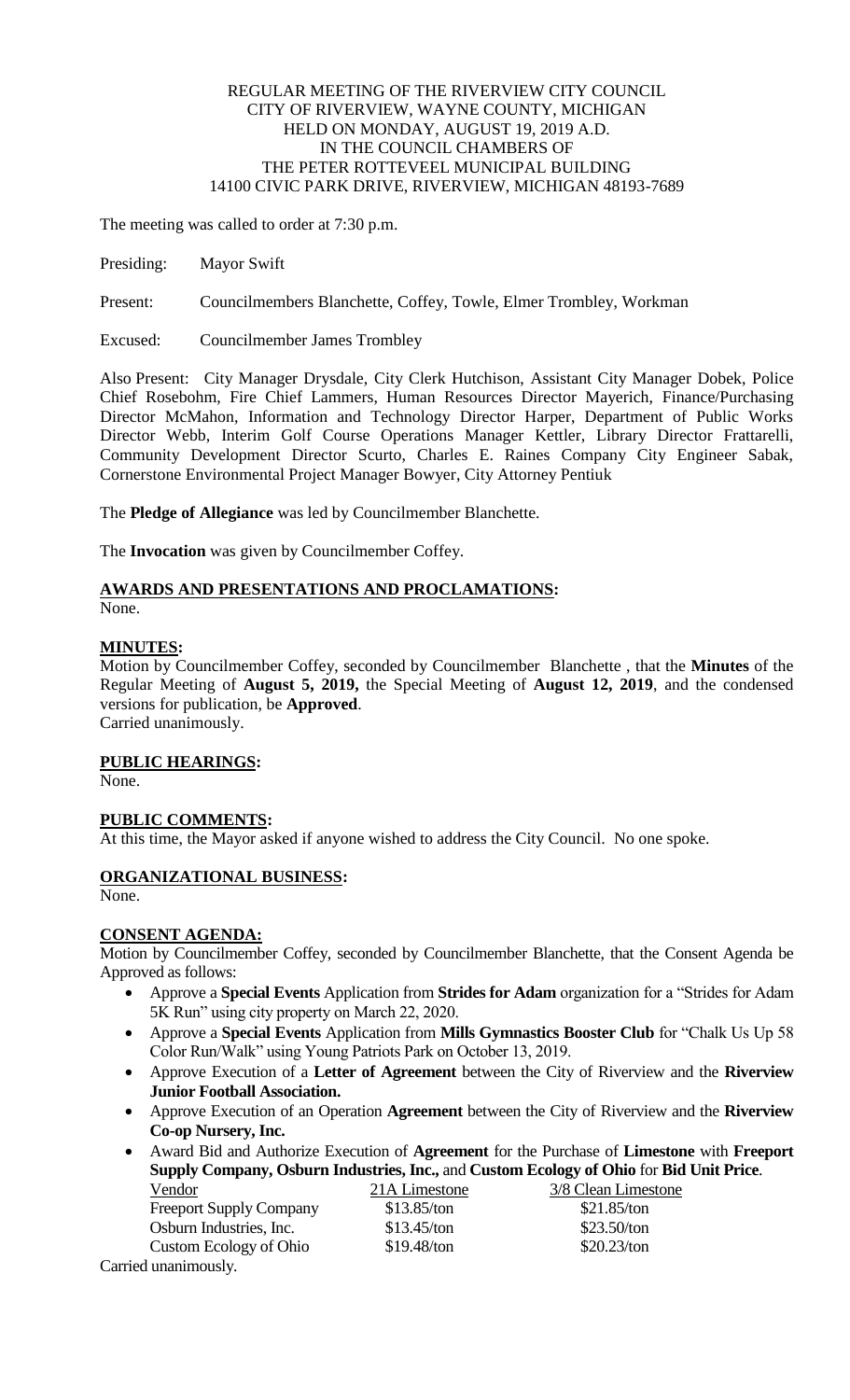## **RESOLUTIONS:**

Motion by Councilmember Elmer Trombley, seconded by Councilmember Coffey, that Resolution No. 19- 16 regarding Publicly Funded Health Insurance Contribution Act **Adopting the 80/20** percent cost sharing model set forth in Section 4 of **Public Act 152** of **2011**, be Adopted.

## RESOLUTION NO. 19-16 RESOLUTION TO ADOPT THE 80/20 COST SHARING MODEL AS SET FORTH IN SECTION 4 OF PUBLIC ACT 152 OF 2011

- WHEREAS, the State of Michigan has enacted the Publicly Funded Health Insurance Contribution Act, Act 152 of 2011, (the "Act");
- WHEREAS, the Act provides for limits on the amount that a local unit of government may pay or contribute to a medical benefit plan for its employees;
- WHEREAS, Local units of government are given three options for complying with the requirements of the Act, depending on the impact of the Act on the employees of each public employer;

WHEREAS, those three options are as follows:

- 1) Section 3 "Hard Caps" Option-limits a public employer's total annual health care costs for employees based on coverage levels as defined in the Act;
- 2) Section 4 "80 percent-20 percent" Option-limits a public employer's share of total annual health care costs to not more that 80 percent. This option requires an annual majority vote of the governing body;
- 3) Section 8 "Exemption" Option-a local unit of government, as defined in the Act, may exempt itself from the requirements of the Act by an annual 2/3 vote of the governing body; and
- WHEREAS, the City desires to comply with the provisions of the Act and adopt the 80-20 percent option as its choice of compliance under the Act and to avoid penalties for noncompliance.
- NOW, THEREFORE, BE IT RESOLVED that the Riverview City Council elects to comply with the requirements of the Publicly Funded Health Insurance Contribution Act by adopting the 80/20 percent cost sharing model set forth in Section 4 of Public Act 152, subject to any applicable limitations contained in Section 5 of the Act pertaining to collective bargaining agreements.

AYES: Mayor Swift, Councilmembers Blanchette, Coffey, Towle, Elmer Trombley, Workman NAYS: None. EXCUSED: James Trombley ADOPTED this 19th day of August, 2019. ATTEST:

Andrew M. Swift, Mayor

 $\overline{\phantom{a}}$  ,  $\overline{\phantom{a}}$  ,  $\overline{\phantom{a}}$  ,  $\overline{\phantom{a}}$  ,  $\overline{\phantom{a}}$  ,  $\overline{\phantom{a}}$  ,  $\overline{\phantom{a}}$  ,  $\overline{\phantom{a}}$  ,  $\overline{\phantom{a}}$  ,  $\overline{\phantom{a}}$  ,  $\overline{\phantom{a}}$  ,  $\overline{\phantom{a}}$  ,  $\overline{\phantom{a}}$  ,  $\overline{\phantom{a}}$  ,  $\overline{\phantom{a}}$  ,  $\overline{\phantom{a}}$ 

I, Cynthia M. Hutchison, duly authorized City Clerk of the City of Riverview, do hereby certify the foregoing Resolution is a true copy of a resolution adopted by the Riverview City Council at their regular meeting of August 19, 2019.

 $(S E A L)$ 

Cynthia M. Hutchison, City Clerk

\_\_\_\_\_\_\_\_\_\_\_\_\_\_\_\_\_\_\_\_\_\_\_\_\_\_\_\_\_\_\_\_\_\_

## **ADMINISTRATION:**

Motion by Councilmember Blanchette, seconded by Councilmember Elmer Trombley, that Resubmittal of **Form 5597** Protecting **Local Government Retirement and Benefits Act Corrective Action Plan** to the State of Michigan in accordance to Public Act 202 of 2017. Carried unanimously.

Motion by Councilmember Elmer Trombley, seconded by Councilmember Workman, that the **Bid**  Award and Authorization for Execution of **Agreement** with **Landfill Drilling and Piping, Inc**., for Gas